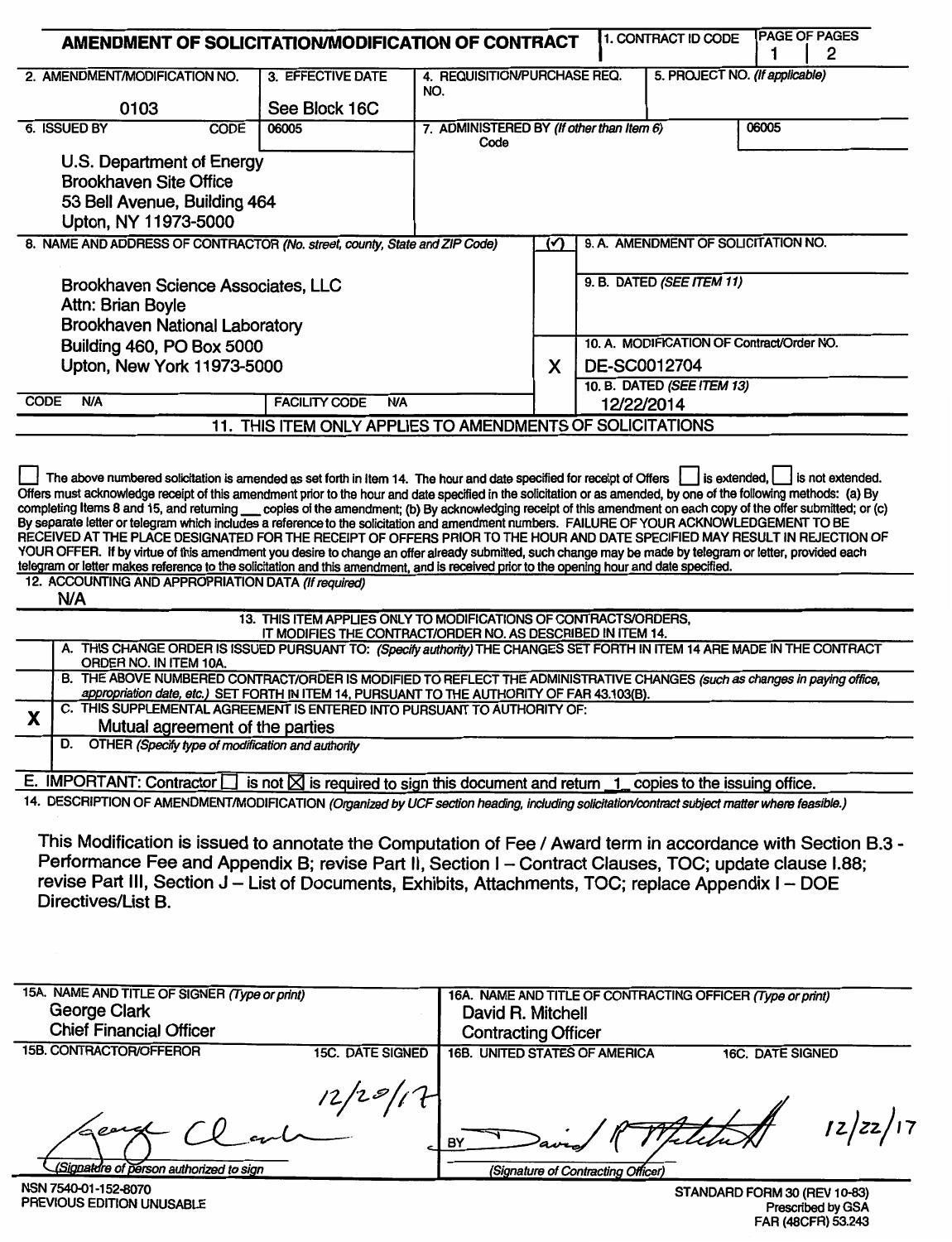|  | REFERENCE NO. OF DOCUMENT BEING CONTINUED | PAGE | OF |
|--|-------------------------------------------|------|----|
|  |                                           |      |    |

- 14. Description of Amendment/Modification (continued):
	- 1. Computation of Fee / Award Term: In accordance with Section B.3 of Prime Contract DE-SC0012704, and pursuant to the Performance Evaluation and Measurement Plan (Appendix B), BSA has earned a performance fee amount of \$6,486,000 for the performance period of October 1, 2016 through September 30, 2017. Additionally, BSA has been awarded a one (1) year award term in accordance with Section F.2 of the contract.
	- 2. Part II, Section I Contract Clauses, Table of Contents (TOC): Section I TOC is revised to update clause  $1.88.$

The following clause has been updated:

- a. Clause I.88 FAR 52.244-6 Subcontracts For Commercial Items (Jan 2017) This clause has been updated IAW 82 FR 51527, FAC 2005-96, FAR Case 2017-015 as prescribed in PF 2018-09.
- 3. Part III, Section J List of Documents, Exhibits, Attachments, Table of Contents (TOC): Section J TOC is revised to reflect the following: Update Appendix I - DOE Directives/List B.
	- a. Appendix I DOE Directives/List identified as Modification No. 0091 has been revised; replace the prior version with the attached Appendix I identified as Modification No. 0103. The revisions are as follows:

|                              | <b>SUMMARY OF DIRECTIVE CHANGES</b>                                     |        |                                                                 |
|------------------------------|-------------------------------------------------------------------------|--------|-----------------------------------------------------------------|
| ORDER                        | <b>THE</b>                                                              | CHANGE | <b>NOTES</b>                                                    |
| O 413.3B Chg.4<br>(Min.Chg.) | Program and Project Management for the Acquisition of Capital<br>Assets | Update | Supersedes/replaces Supersedes DOE O<br>413.3B Chg. 3 (Pg.Chg.) |

#### Attachments:

- Part I, Section H Contract Clauses ❖ Clauses: I.88
- Part III, Section J List of Documents, Exhibits, Attachments ❖ Appendix I - DOE Directives/List B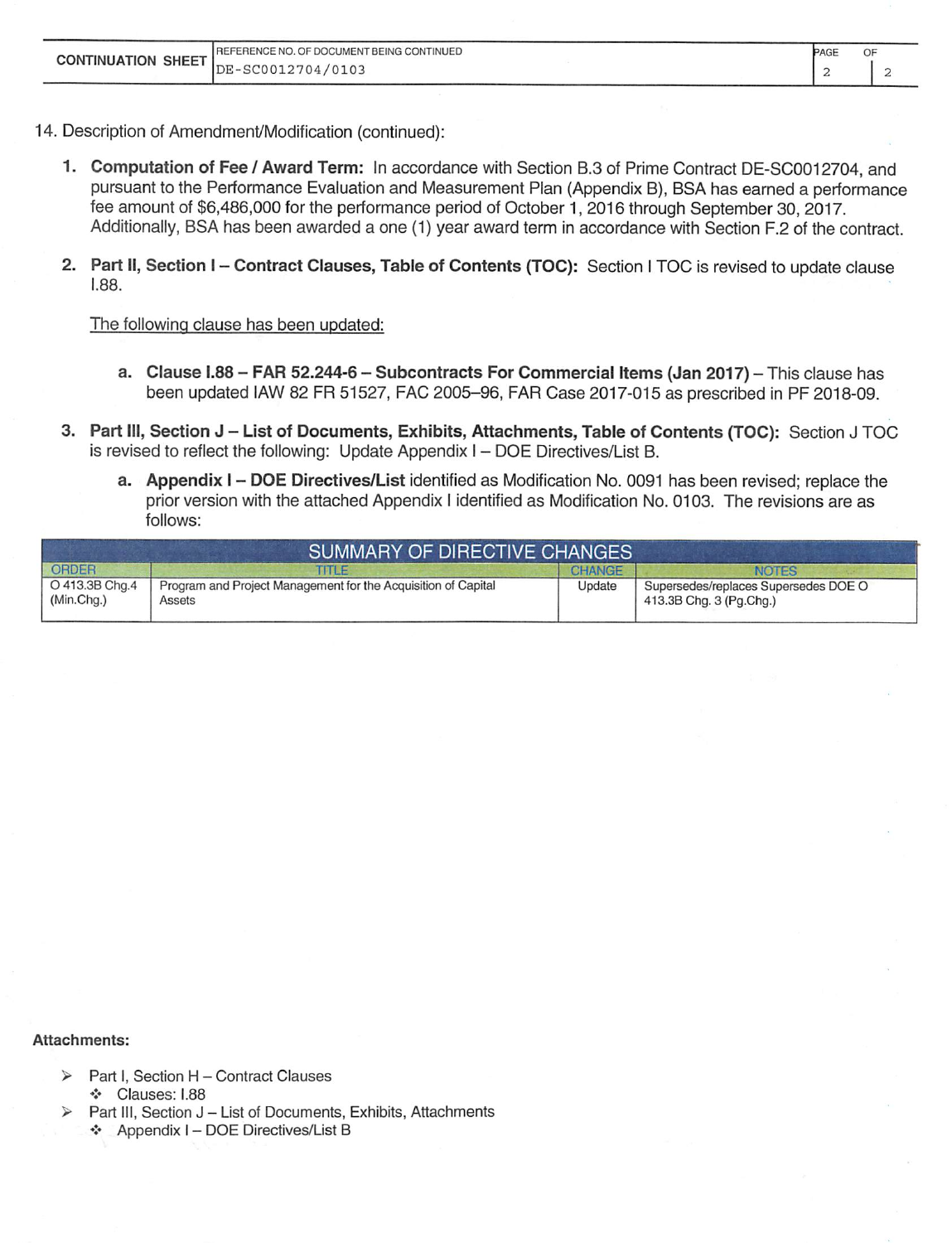## **CLAUSE I.88 – FAR 52.244-6 - SUBCONTRACTS FOR COMMERCIAL ITEMS (NOV 2017)**

(a) *Definitions.* As used in this clause—

"Commercial item and commercially available off-the-shelf item" have the meanings contained Federal Acquisition Regulation 2.101, Definitions.

"Subcontract" includes a transfer of commercial items between divisions, subsidiaries, or affiliates of the Contractor or subcontractor at any tier.

- (b) To the maximum extent practicable, the Contractor shall incorporate, and require its subcontractors at all tiers to incorporate, commercial items or nondevelopmental items as components of items to be supplied under this contract.
- (c)
- (1) The Contractor shall insert the following clauses in subcontracts for commercial items:
	- (i) 52.203-13, Contractor Code of Business Ethics and Conduct (Oct 2015) (41 U.S.C. 3509), if the subcontract exceeds \$5.5 million and has a performance period of more than 120 days. In altering this clause to identify the appropriate parties, all disclosures of violation of the civil False Claims Act or of Federal criminal law shall be directed to the agency Office of the Inspector General, with a copy to the Contracting Officer.
	- (ii) 52.203-15, Whistleblower Protections Under the American Recovery and Reinvestment Act of 2009 (Jun 2010) (Section 1553 of Pub. L. 111-5), if the subcontract is funded under the Recovery Act.
	- (iii) 52.203-19, Prohibition on Requiring Certain Internal Confidentiality Agreements or Statements (Jan 2017).
	- (iv) 52.204-21, Basic Safeguarding of Covered Contractor Information Systems (Jun 2016), other than subcontracts for commercially available off-the-shelf items, if flow down is required in accordance with paragraph (c) of FAR clause 52.204-21.
	- (v) 52.219-8, Utilization of Small Business Concerns (Nov 2016) (15 U.S.C. 637(d)(2) and (3)), if the subcontract offers further subcontracting opportunities. If the subcontract (except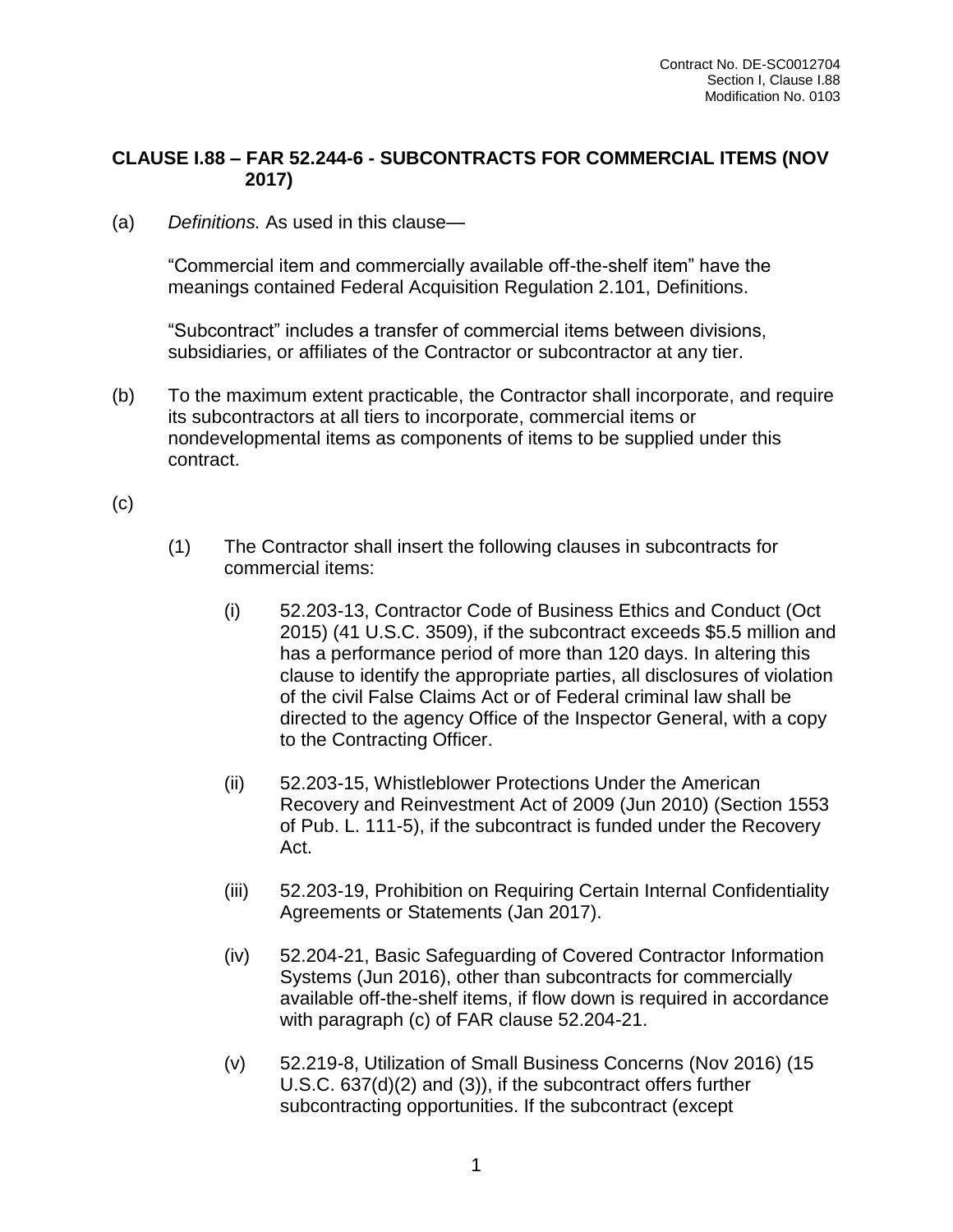subcontracts to small business concerns) exceeds \$700,000 (\$1.5 million for construction of any public facility), the subcontractor must include 52.219-8 in lower tier subcontracts that offer subcontracting opportunities.

- (vi) 52.222-21, Prohibition of Segregated Facilities (Apr 2015).
- (vii) 52.222-26, Equal Opportunity (Sep 2016) (E.O. 11246).
- (viii) 52.222-35, Equal Opportunity for Veterans (Oct 2015) (38 U.S.C. 4212(a));
- (ix) 52.222-36, Equal Opportunity for Workers with Disabilities (Jul 2014) (29 U.S.C. 793).
- (x) 52.222-37, Employments Reports on Veterans (Feb 2016) (38 U.S.C. 4212).
- (xi) 52.222-40, Notification of Employee Rights Under the National Labor Relations Act (Dec 2010) (E.O. 13496), if flow down is required in accordance with paragraph (f) of FAR clause 52.222-40.
- (xii)
- (A) 52.222-50, Combating Trafficking in Persons (Mar 2015) (22 U.S.C. chapter 78 and E.O. 13627).
- (B) Alternate I (Mar 2015) of 52.222-50 (22 U.S.C. chapter 78 and E.O. 13627).
- (xiii) 52.222-55, Minimum Wages under Executive Order 13658 (Dec 2015), if flowdown is required in accordance with paragraph (k) of FAR clause 52.222-55.
- (xiv) 52.222-62, Paid Sick Leave Under Executive Order 13706 (Jan 2017) (E.O. 13706), if flow down is required in accordance with paragraph (m) of FAR clause 52.222-62.
- (xv)
- (A) 52.224-3, Privacy Training (Jan 2017) (5 U.S.C. 552a) if flow down is required in accordance with 52.224-3(f).
- (B) Alternate I (Jan 2017) of 52.224-3, if flow down is required in accordance with 52.224-3(f) and the agency specifies that only its agency-provided training is acceptable.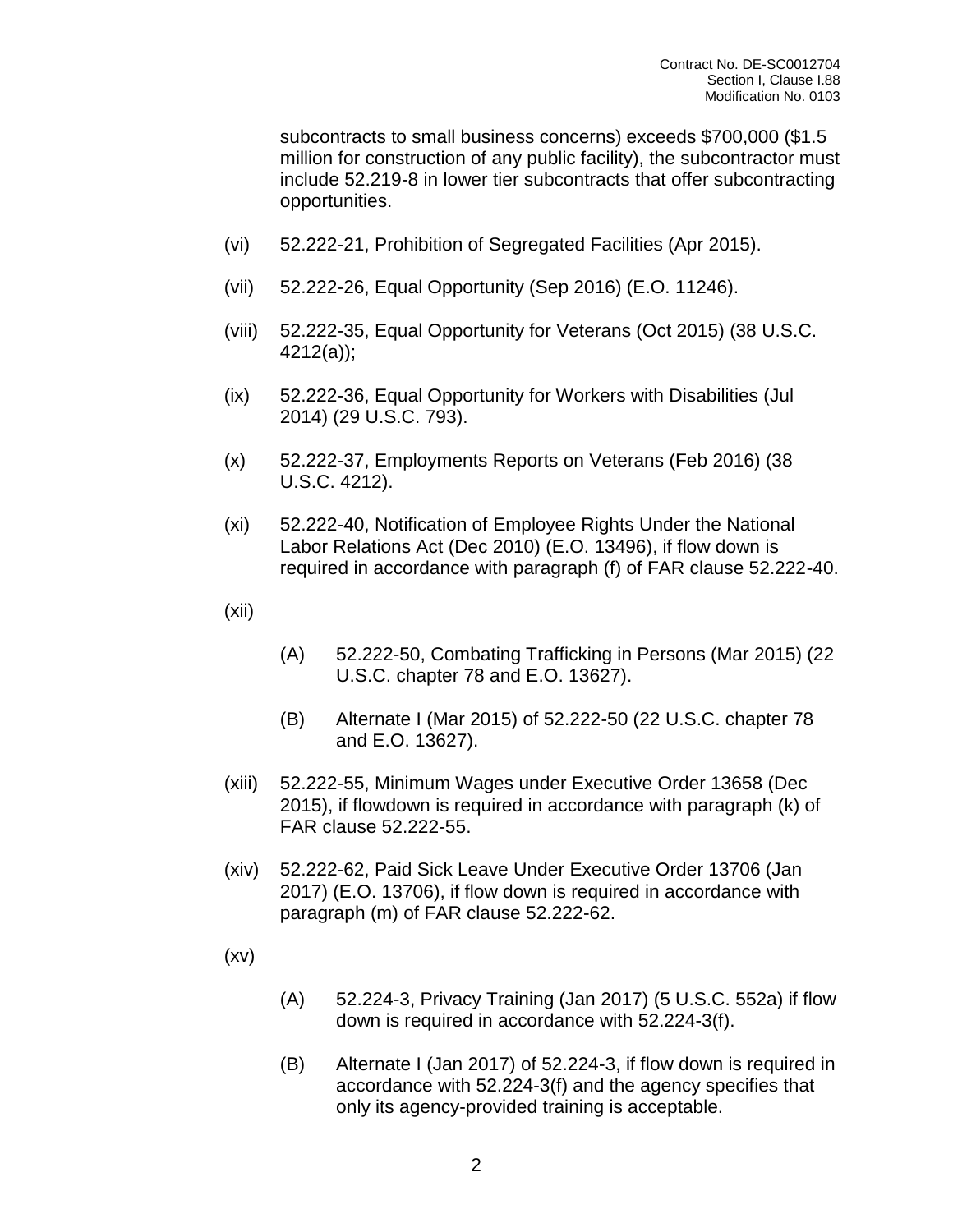- (xvi) 52.225-26, Contractors Performing Private Security Functions Outside the United States (Oct 2016) (Section 862, as amended, of the National Defense Authorization Act for Fiscal Year 2008; 10 U.S.C. 2302 Note).
- (xvii) 52.232-40, Providing Accelerated Payments to Small Business Subcontractors (Dec 2013), if flow down is required in accordance with paragraph (c) of FAR clause 52.232-40.
- (xviii) 52.247-64, Preference for Privately Owned U.S.-Flag Commercial Vessels (Feb 2006) (46 U.S.C. App. 1241 and 10 U.S.C. 2631), if flow down is required in accordance with paragraph (d) of FAR clause 52.247-64.
- (2) While not required, the Contractor may flow down to subcontracts for commercial items a minimal number of additional clauses necessary to satisfy its contractual obligations.
- (d) The Contractor shall include the terms of this clause, including this paragraph (d), in subcontracts awarded under this contract.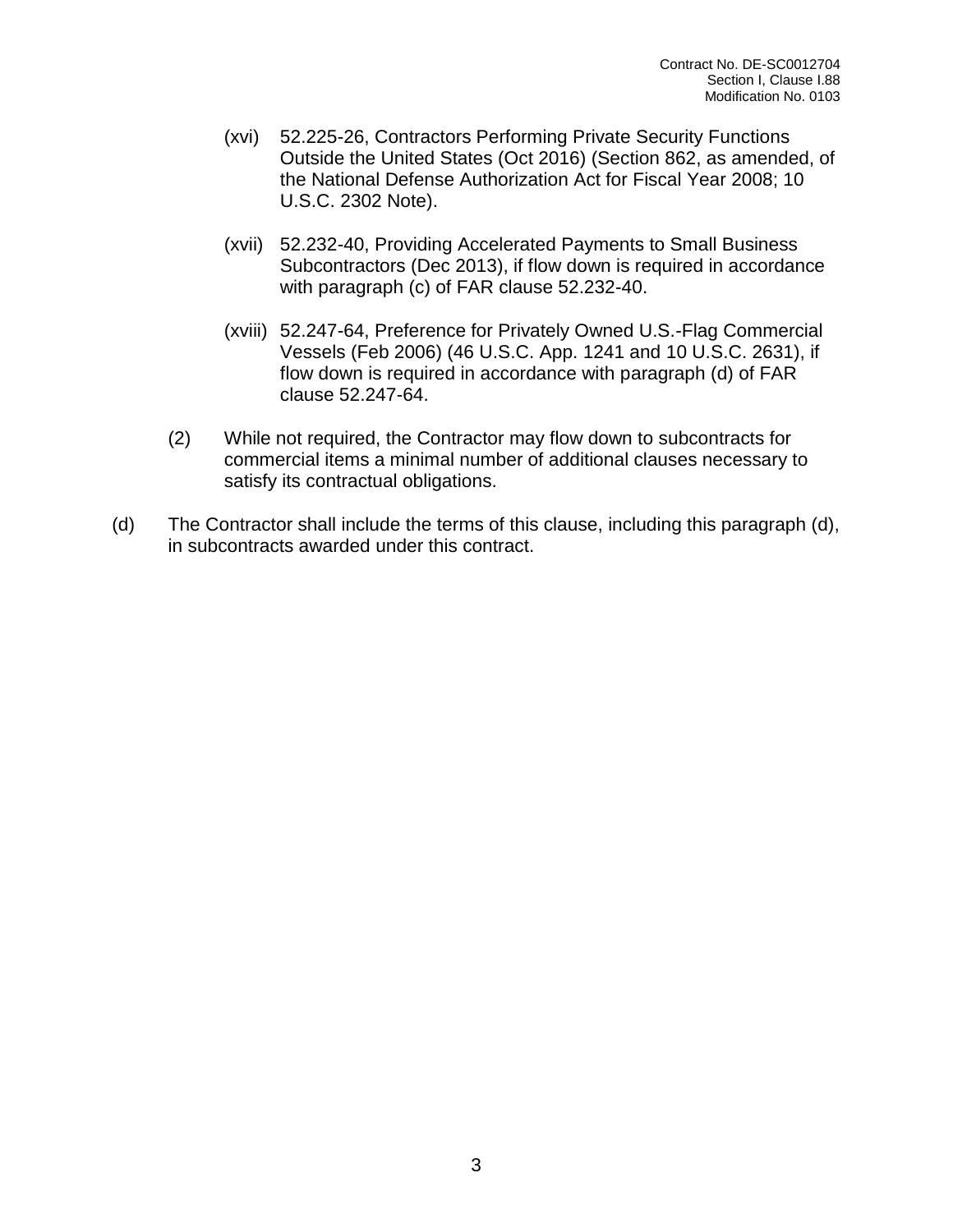**Contract No. DE-SC0012704 Section J | Appendix I Modification No. 0103**

# **APPENDIX I**

**DOE Directives/List B**

**Brookhaven National Laboratory Applicable to the Operations of**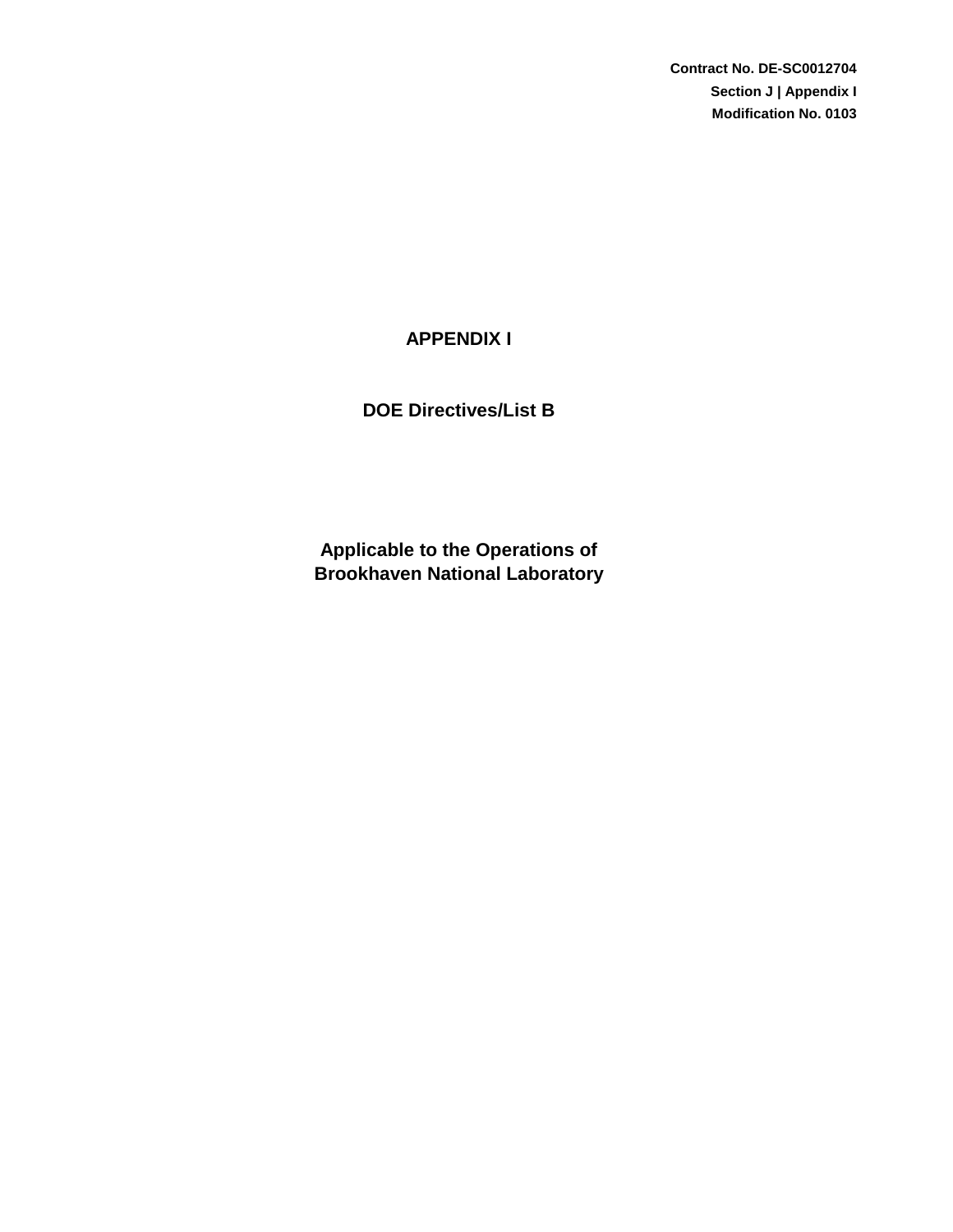There is no List A to this Appendix.

List B to this Appendix contains the following:

Part I: "Directives List"

This section contains a list of Directives that are considered by DOE as applicable to the BNL contract.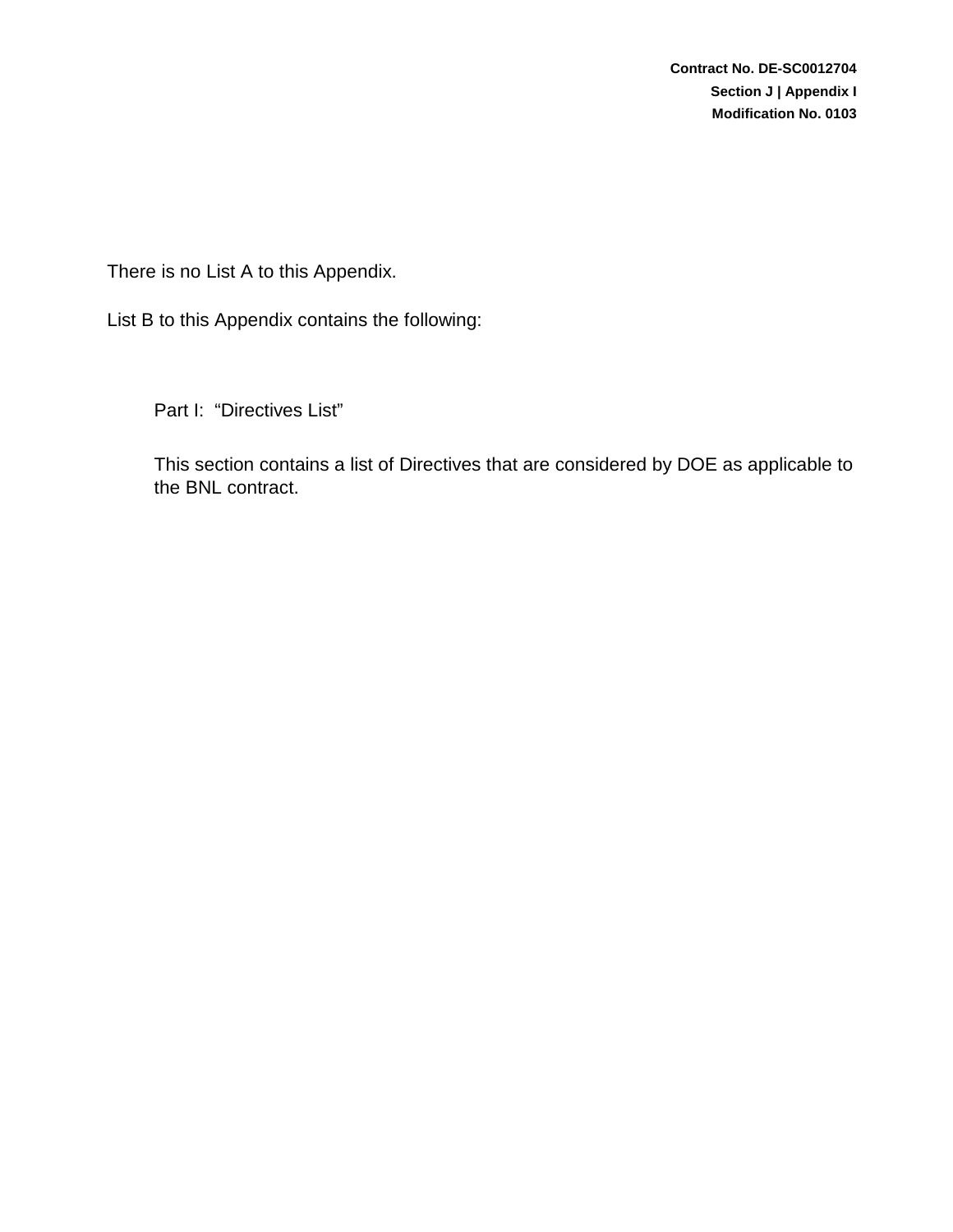| <b>ISSUED</b> | <b>TYPE</b> | <b>NUMBER</b> | <b>THROUGH</b><br><b>CHANGE</b>   | <b>TITLE</b><br><b>Includes Compliance Notes as Necessary</b>                                                                                                                                 |
|---------------|-------------|---------------|-----------------------------------|-----------------------------------------------------------------------------------------------------------------------------------------------------------------------------------------------|
| 9/29/1995     | Order       | 130.1         |                                   | <b>Budget Formulation</b>                                                                                                                                                                     |
| 9/4/2008      | Manual      | 142.2-1       | Admin Chg. 1<br>6/27/13           | Manual for Implementation of the Voluntary Offer Safeguards<br>Agreement and Additional Protocol with the International Atomic<br><b>Energy Agency</b>                                        |
| 12/15/2006    | Order       | 142.2A        | Admin Chg. 1<br>6/27/13           | Voluntary Offer Safeguards Agreement and Additional Protocol with<br>the International Atomic Energy Agency                                                                                   |
| 10/14/2010    | Order       | 142.3A        | Chg.1<br>(Minor Chg.)<br>01/18/17 | Unclassified Foreign Visits and Assignments Program                                                                                                                                           |
| 3/31/2014     | Order       | 150.1A        |                                   | <b>Continuity Programs</b>                                                                                                                                                                    |
| 8/11/2016     | Order       | 151.1D        |                                   | Comprehensive Emergency Management System                                                                                                                                                     |
| 6/27/2007     | Order       | 153.1         |                                   | Departmental Radiological Emergency Response Assets                                                                                                                                           |
| 12/23/2008    | Order       | 200.1A        | Chg.1<br>(Minor Chg.)<br>01/13/17 | Information Technology Management                                                                                                                                                             |
| 1/7/2005      | Order       | 203.1         |                                   | Limited Personal Use of Government Office Equipment Including<br>Information Technology                                                                                                       |
| 5/16/2011     | Order       | 205.1B        | Admin Chg. 3<br>4/29/14           | Department of Energy Cyber Security Program                                                                                                                                                   |
| 1/16/2009     | Order       | 206.1         |                                   | Department of Energy Privacy Program                                                                                                                                                          |
| 2/19/2013     | Order       | 206.2         |                                   | Identity, Credential and Access Management (ICAM)                                                                                                                                             |
| 4/8/2011      | Order       | 210.2A        |                                   | DOE Corporate Operating Experience Program                                                                                                                                                    |
| 9/27/2016     | Order       | 221.1B        |                                   | Reporting Fraud, Waste, and Abuse to the Office of Inspector<br>General                                                                                                                       |
| 2/25/2008     | Order       | 221.2A        |                                   | Cooperation with the Office of Inspector General                                                                                                                                              |
| 3/4/2011      | Order       | 225.1B        |                                   | <b>Accident Investigations</b>                                                                                                                                                                |
| 8/30/2011     | Order       | 227.1A        | 12/21/15                          | Independent Oversight Program                                                                                                                                                                 |
| 6/27/2011     | Order       | 231.1B        | Admin Chg. 1<br>11/28/12          | Environment, Safety and Health Reporting                                                                                                                                                      |
| 1/17/2017     | Order       | 232.2A        |                                   | Occurrence Reporting and Processing of Operations Information<br><b>Compliance Note:</b> Implementation will be completed by October 1,<br>2017 in accordance with ES&H Memo dated 6/27/2017. |
| 12/13/2010    | Order       | 241.1B        | Chg.1<br>4/26/16                  | Scientific and Technical Information Management                                                                                                                                               |
| 3/11/2013     | Order       | 243.1B        | Admin Chg.1<br>7/8/13             | Records Management Program                                                                                                                                                                    |
| 2/23/2011     | Order       | 252.1A        | Admin Chg. 1<br>3/12/13           | <b>Technical Standards Program</b>                                                                                                                                                            |
| 11/19/2009    | Order       | 313.1         |                                   | Management and Funding of the Department's Overseas Presence                                                                                                                                  |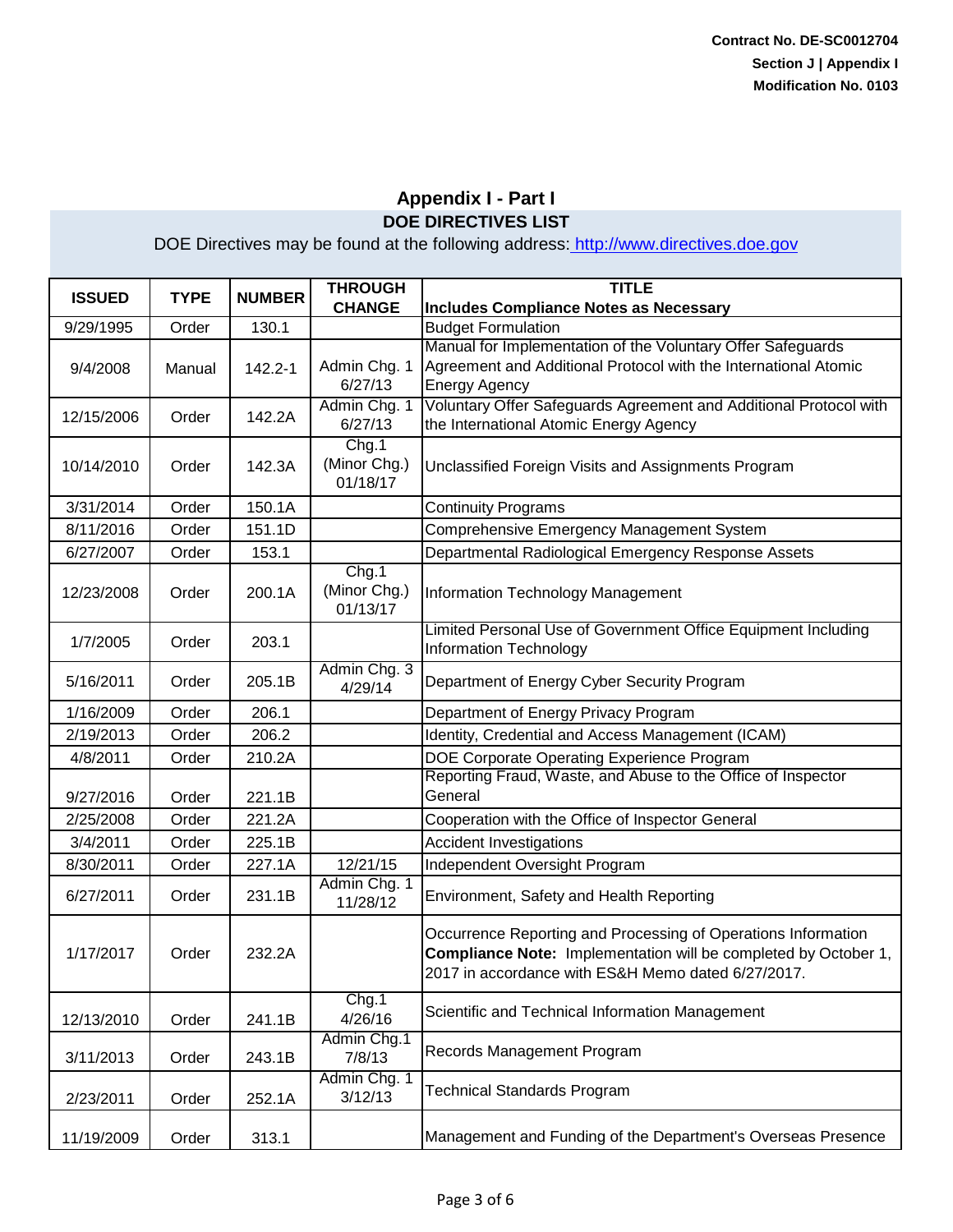| <b>ISSUED</b> | <b>TYPE</b> | <b>NUMBER</b>                                            | <b>THROUGH</b><br><b>CHANGE</b>    | <b>TITLE</b><br><b>Includes Compliance Notes as Necessary</b>                                                                                                                                                                     |
|---------------|-------------|----------------------------------------------------------|------------------------------------|-----------------------------------------------------------------------------------------------------------------------------------------------------------------------------------------------------------------------------------|
| 10/18/2007    | Order       | 341.1A<br>Parts: 1.(a-<br>b) $2.a(1-3)$<br>$2.a(4)(a-h)$ |                                    | <b>Federal Employee Health Services</b>                                                                                                                                                                                           |
| 2/23/2010     | Order       | 350.1                                                    | Chg. 5<br>9/30/14                  | Contractor Human Resource Management Programs                                                                                                                                                                                     |
| 8/17/2009     | Order       | 410.2                                                    | Admin Chg. 1<br>4/10/14            | <b>Management of Nuclear Materials</b>                                                                                                                                                                                            |
| 1/4/2017      | Order       | 411.2                                                    |                                    | Scientific Integrity                                                                                                                                                                                                              |
| 10/28/2008    | Order       | 413.1B                                                   |                                    | <b>Internal Control Program</b>                                                                                                                                                                                                   |
| 4/19/2006     | Order       | 413.2C                                                   | 10/22/15                           | Laboratory Directed Research and Development                                                                                                                                                                                      |
| 11/29/2010    | Order       | 413.3B                                                   | Chg. 4 (Minor<br>Chg.) 10/13/17    | Program and Project Management for the Acquisition of Capital<br><b>Assets</b>                                                                                                                                                    |
| 4/25/2011     | Order       | 414.1D                                                   | Admin Chg. 1<br>5/8/13             | <b>Quality Assurance</b>                                                                                                                                                                                                          |
| 12/3/2012     | Order       | 415.1                                                    | Chg.2<br>(Min.Chg.)<br>1/17/17     | Information Technology Project Management                                                                                                                                                                                         |
| 12/4/2012     | Order       | 420.1C                                                   | Chg.1 2/27/15                      | <b>Facility Safety</b><br><b>Compliance</b><br>Note: Chapters 1, 3, and 5 are applicable to BNL facilities<br>categorized as hazardous category 1, 2, or 3 nuclear facility is<br>proposed by BNL and approved by DOE             |
| 7/21/2011     | Order       | 420.2C                                                   |                                    | Safety of Accelerator Facilities                                                                                                                                                                                                  |
| 6/29/2010     | Order       | 422.1                                                    | Admin Chg. 1<br>6/25/13            | <b>Conduct of Operations</b><br><b>Compliance</b><br>Note: Applicable to Hazardous Category 1, 2, or 3 nuclear facilities<br>and other facilities as defined by BSA in a Program Plan to be<br>approved by BHSO for incorporating |
| 11/25/2016    | Policy      | 434.1B                                                   |                                    | Conduct and Approval of Select Agent and Toxin Work at<br>Department of Energy Sites                                                                                                                                              |
| 7/9/1999      | Order       | 435.1                                                    | Admin Chg. 1<br>8/28/01            | Radioactive Waste Management                                                                                                                                                                                                      |
| 7/9/1999      | Manual      | $435.1 - 1$                                              | Admin Chg. 1<br>6/19/01            | Radioactive Waste Management Manual                                                                                                                                                                                               |
| 5/2/2011      | Order       | 436.1                                                    |                                    | <b>Departmental Sustainability</b>                                                                                                                                                                                                |
| 11/27/2002    | Order       | 440.2C                                                   | Admin Chg. 1<br>6/22/11            | Aviation Management and Safety                                                                                                                                                                                                    |
| 3/7/2008      | Manual      | 441.1-1                                                  | Chg. 1<br>(Admin Chg.)<br>02/24/16 | Nuclear Material Packaging Manual                                                                                                                                                                                                 |
| 6/6/2001      | Order       | 442.1A                                                   |                                    | Department of Energy Employee Concerns Program                                                                                                                                                                                    |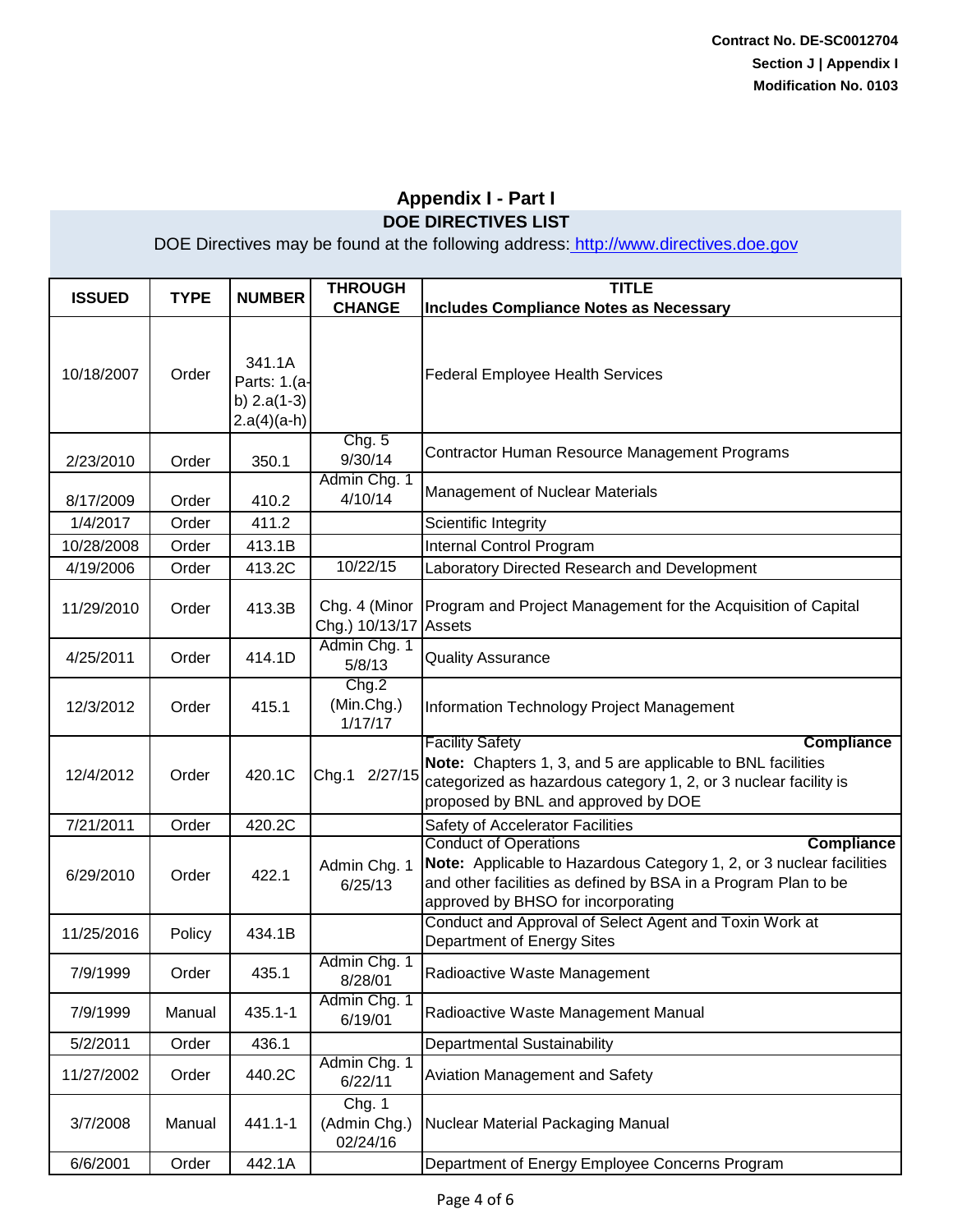| <b>ISSUED</b> | <b>TYPE</b> | <b>NUMBER</b> | <b>THROUGH</b><br><b>CHANGE</b>    | <b>TITLE</b><br><b>Includes Compliance Notes as Necessary</b>                                    |
|---------------|-------------|---------------|------------------------------------|--------------------------------------------------------------------------------------------------|
| 7/29/2011     | Order       | 442.2         | Chg.1<br>(Pg.Chg.)<br>10/4/16      | Differing Professional Opinions for Technical Issues Involving<br>Environment, Safety and Health |
| 3/7/2011      | Order       | 443.1B        | Chg. 1<br>(Pg.Chg.)<br>4/21/16     | Protection of Human Research Subjects                                                            |
| 7/21/2011     | Order       | 452.8         |                                    | Control of Nuclear Weapon Data                                                                   |
| 7/15/2016     | Order       | 456.1A        |                                    | The Safe Handling of Unbound Engineered Nanoparticles                                            |
| 2/11/2011     | Order       | 458.1         | Admin Chg. 3<br>1/15/13            | Radiation Protection of the Public and the Environment                                           |
| 12/20/2016    | Order       | 460.1D        |                                    | Hazardous Materials Packaging and Transportation Safety                                          |
| 12/22/2004    | Order       | 460.2A        |                                    | Departmental Material Transportation and Packaging Management                                    |
| 6/4/2008      | Manual      | 460.2-1A      |                                    | Radioactive Material Transportation Practices Manual                                             |
| 11/23/2016    | Order       | 470.3C        |                                    | Design Basis Threat (DBT) Order                                                                  |
| 7/21/2011     | Order       | 470.4B        | Chg.2<br>(Minor Chg.)<br>1/17/2017 | Safeguards and Security Program                                                                  |
| 6/2/2014      | Order       | 470.5         |                                    | <b>Insider Threat Program</b>                                                                    |
| 9/2/2015      | Order       | 470.6         |                                    | <b>Technical Security Program</b>                                                                |
| 3/1/2010      | Order       | 471.1B        |                                    | Identification and Protection of Unclassified Controlled Nuclear<br>Information                  |
| 4/9/2003      | Order       | 471.3         | Admin Chg. 1<br>1/13/11            | Identifying and Protecting Official Use Only Information                                         |
| 4/9/2003      | Manual      | 471.3-1       | Admin Chg. 1<br>1/13/11            | Manual for Identifying and Protecting Official Use Only Information                              |
| 6/20/2011     | Order       | 471.6         | Admin Chg. 2<br>5/15/15            | <b>Information Security</b>                                                                      |
| 7/27/2011     | Order       | 472.2         | Admin Chg. 1<br>10/8/13            | <b>Personnel Security</b>                                                                        |
| 3/23/2016     | Order       | 473.3A        |                                    | <b>Protection Program Operations</b>                                                             |
| 6/27/2011     | Order       | 474.2         | Chg. 4<br>(Pg.Chg.)<br>9/13/2016   | Nuclear Material Control and Accountability                                                      |
| 12/10/2004    | Order       | 475.1         |                                    | Counterintelligence Program                                                                      |
| 10/3/2014     | Order       | 475.2B        |                                    | Identifying Classified Information                                                               |
| 1/3/2001      | Manual      | 481.1-1A      | Admin Chg. 1<br>9/28/01            | Reimbursable Work for Non Federal Sponsored Process Manual                                       |
| 12/20/2016    | Order       | 483.1B        |                                    | DOE Cooperative Research and Development Agreements                                              |
| 8/17/2006     | Order       | 484.1         | Admin Chg. 2<br>6/30/14            | Reimbursable Work for the Department of Homeland Security                                        |
| 1/19/2017     | Policy      | 485.1         |                                    | Foreign Engagements with DOE National Laboratories                                               |